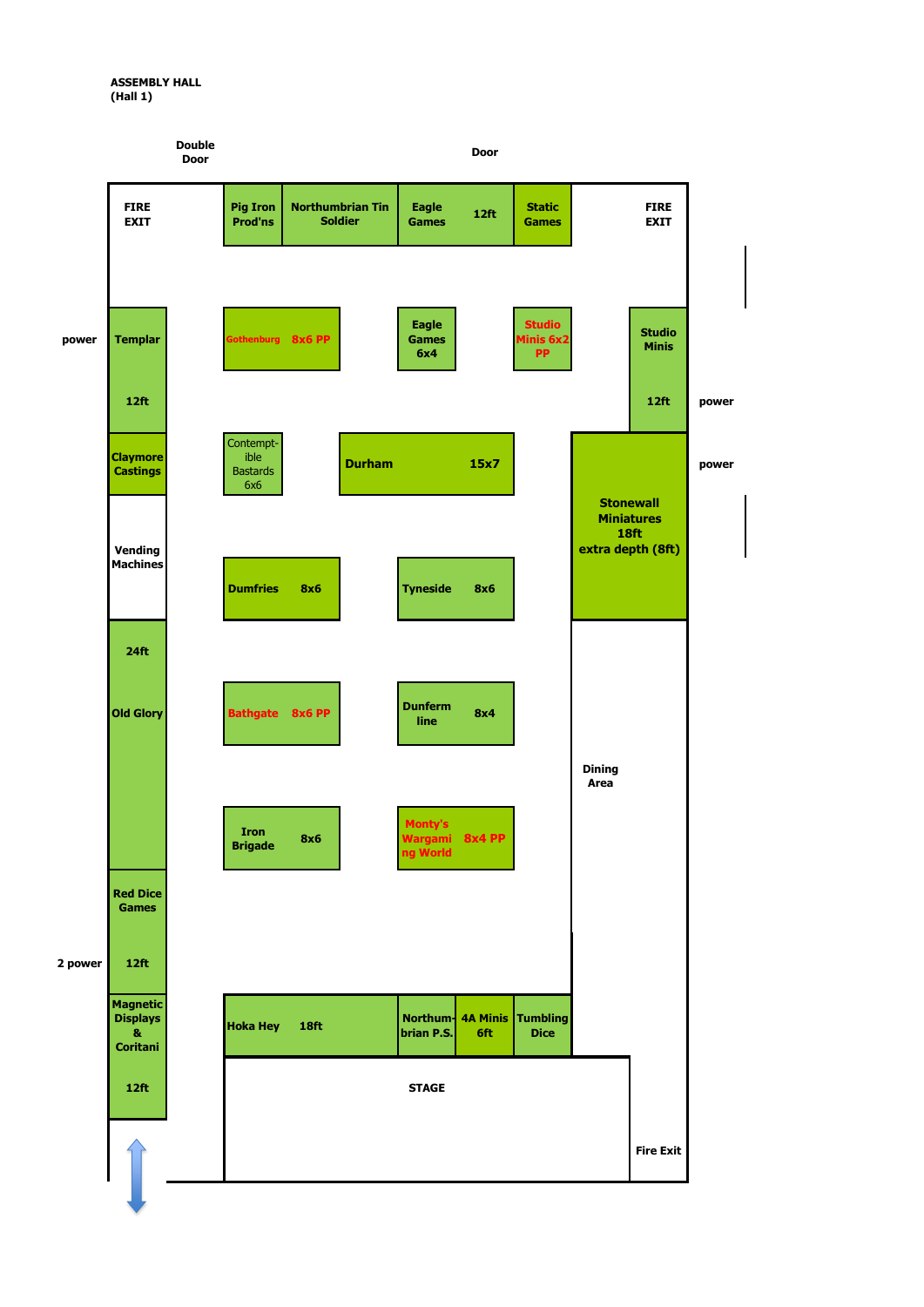**1 x power**



**UPSTAIRS HALL A (Hall 4) UPSTAIRS HALL B (Hall 5)**

![](_page_1_Figure_3.jpeg)

![](_page_1_Figure_6.jpeg)